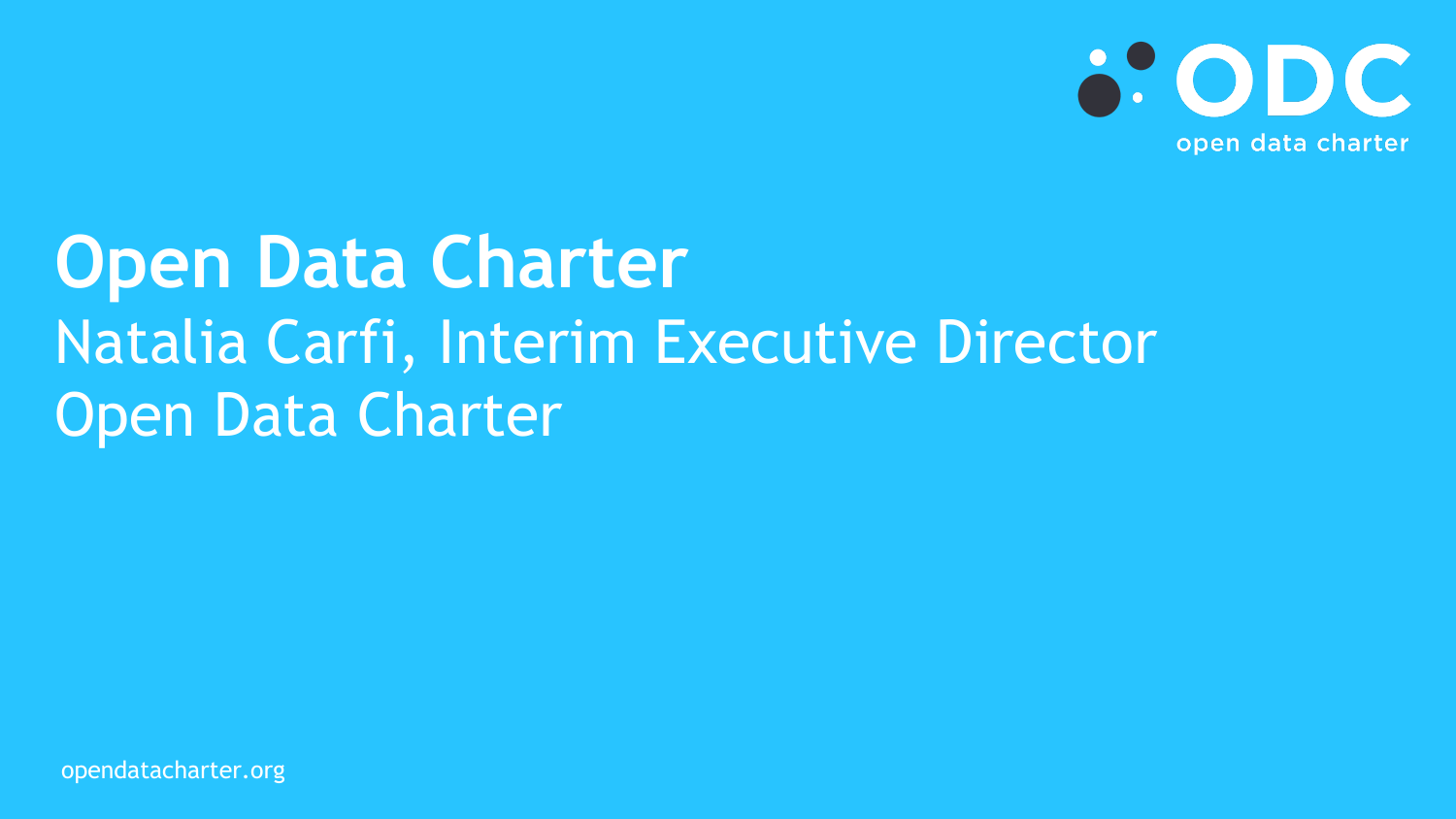## **Open Data Charter**



Launched in 2015, the ODC is a collaboration of over 150 governments and experts working to open up data based on a shared set of principles while protecting fundamental rights

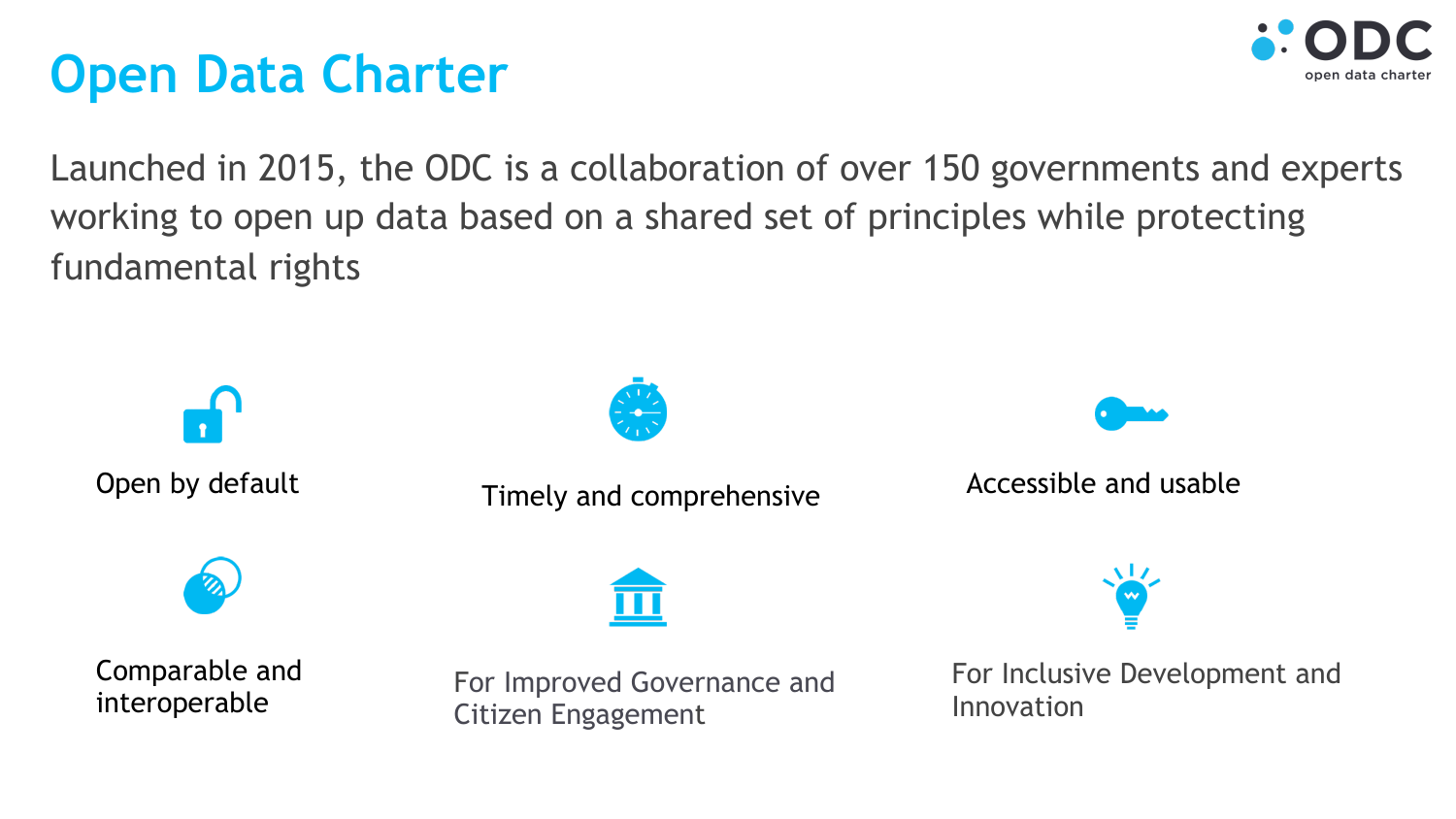#### **Data impact framework**



There has been a growing recognition that opening up data in isolation is less effective than targeted at solving specific policy problems-that "publish with purpose" can deliver more **"publish and they will come".**

The Charter's Open Up Guides explain in practical terms what types of datasets can be used specific problems and how this data should be published.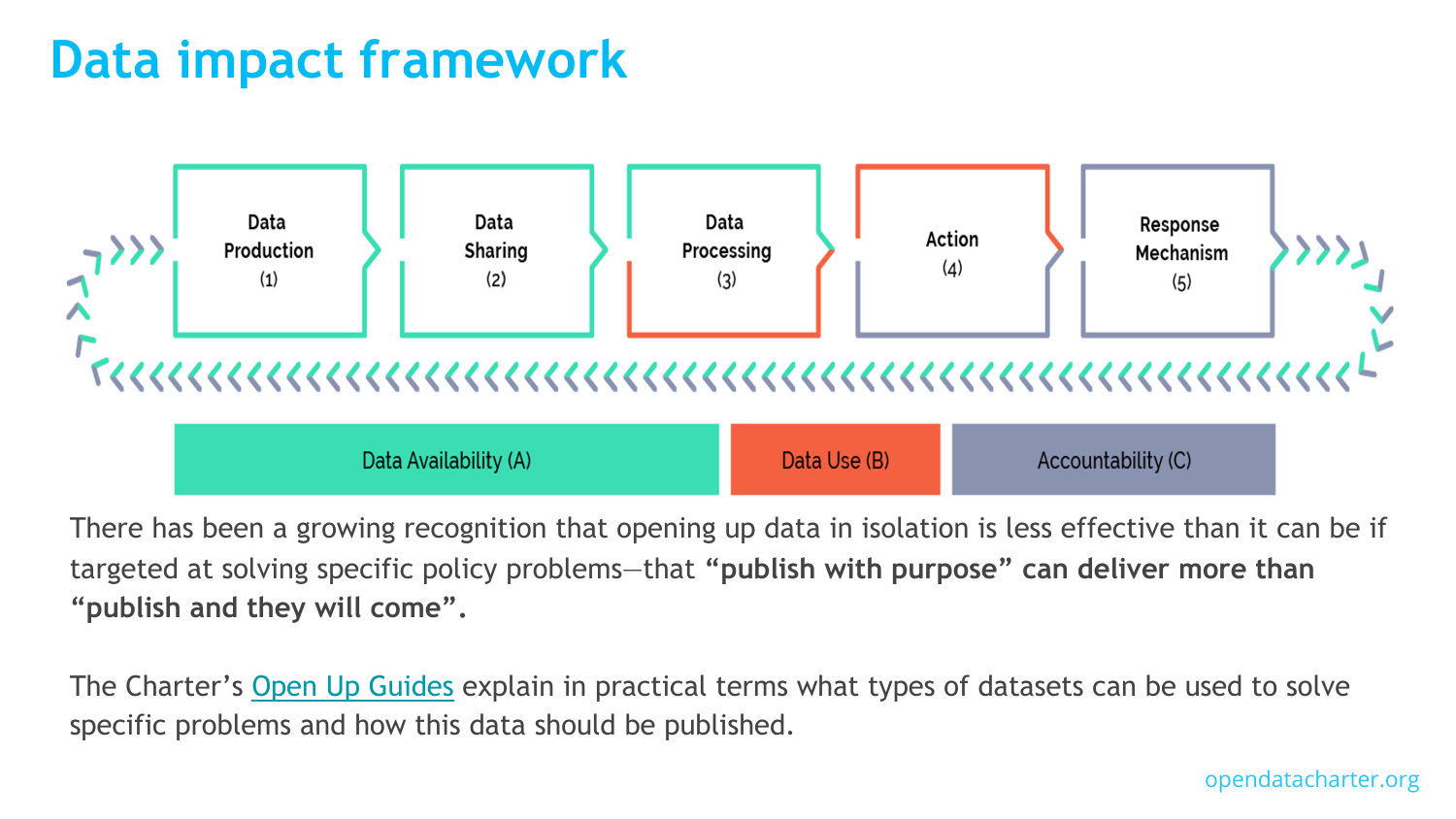

#### **Open data in open science**

**Open Data** as an strategic asset for research projects, freely accessible data can help foster new investigations, overall research, collaborations and cross-examination.



**Open science data**: Specifically talking the publication of observations and results of research in open format for analysis and reuse.

Covid-19 showed a good example of openness of open scientific data and collaboration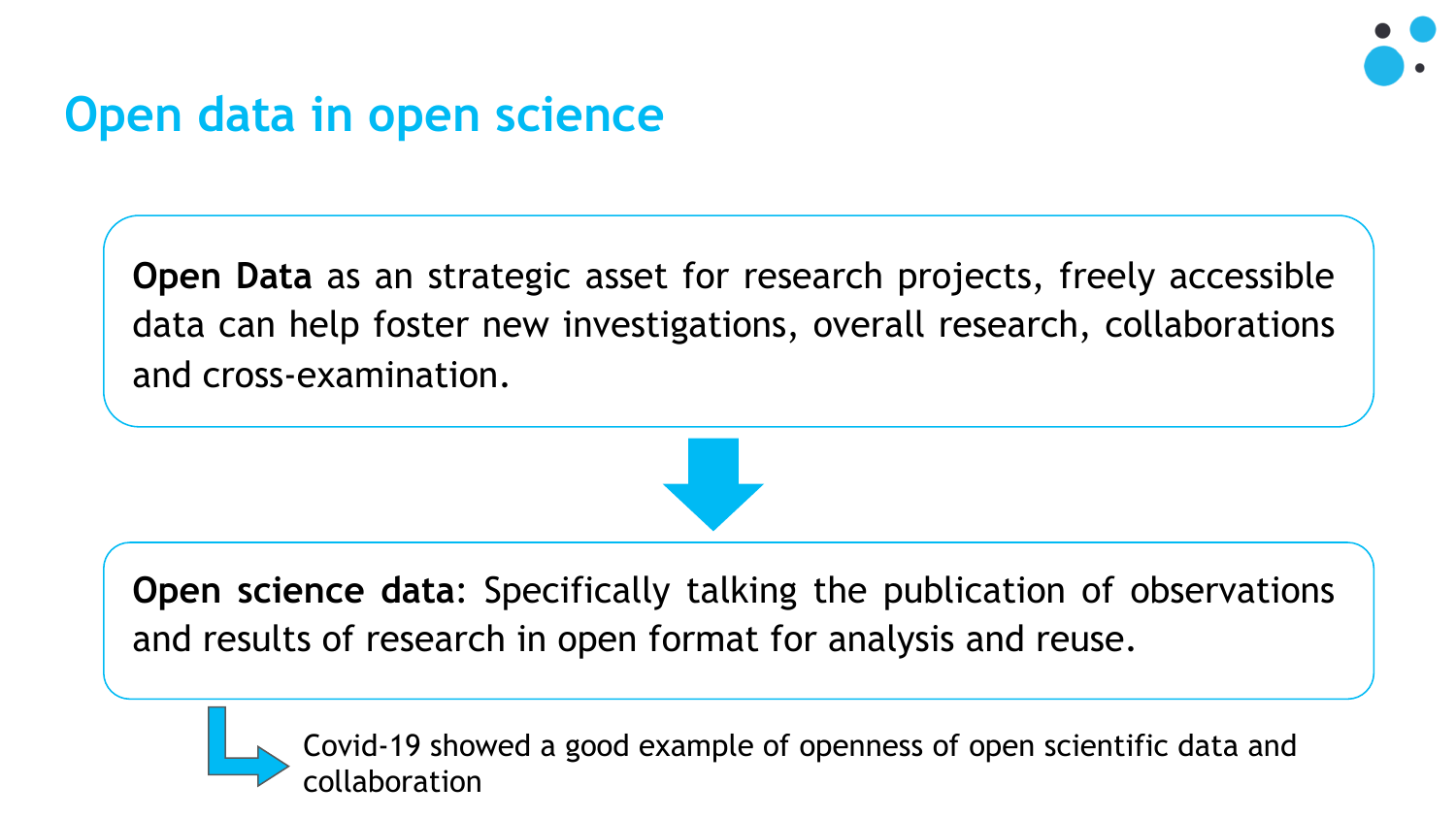## **Open Up Guides- Publish with a purpose**



**Created by Mahmure Alp** from Noun Project



**from Noun Project** 





#### **Agriculture Climate Action Anti-Corruption Land Governance**

**Tools aimed to be used by governments to collect, manage and release sectoral data to improve data quality, availability, accessibility and use to promote citizen engagement, decision making and innovation.**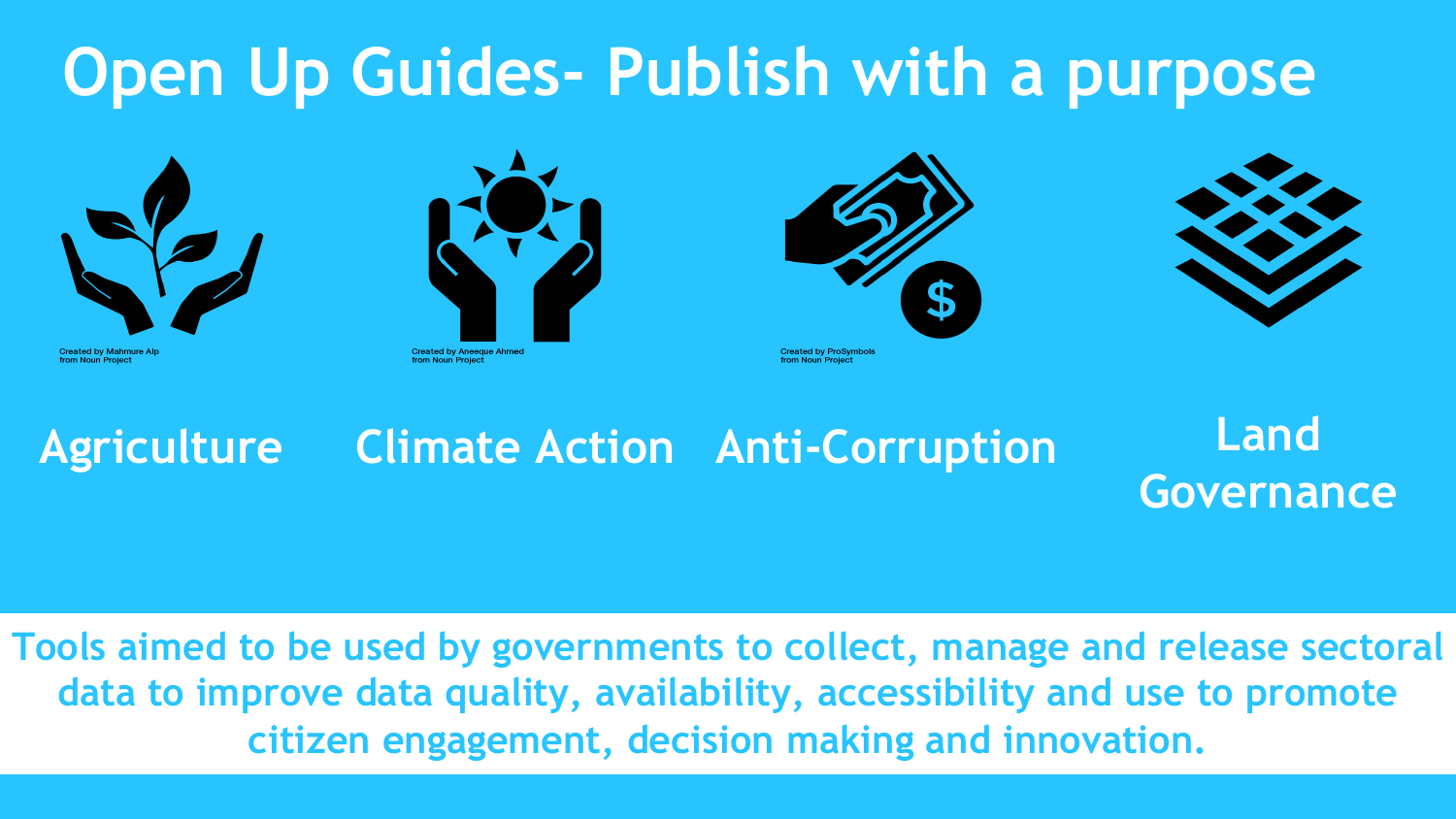## **Uruguay - Implementing the Climate action Guide**



- Data assessment: 20 of 72 datasets had some degree of openness.
- Ministry of Environment + AGESIC identified priorities (wastes and climate finance) and cocreated a strategy for opening data.



- Openned 29 new datasets
- Improve data skills within the public sector
- New visualizations of greenhouse gas emissions

6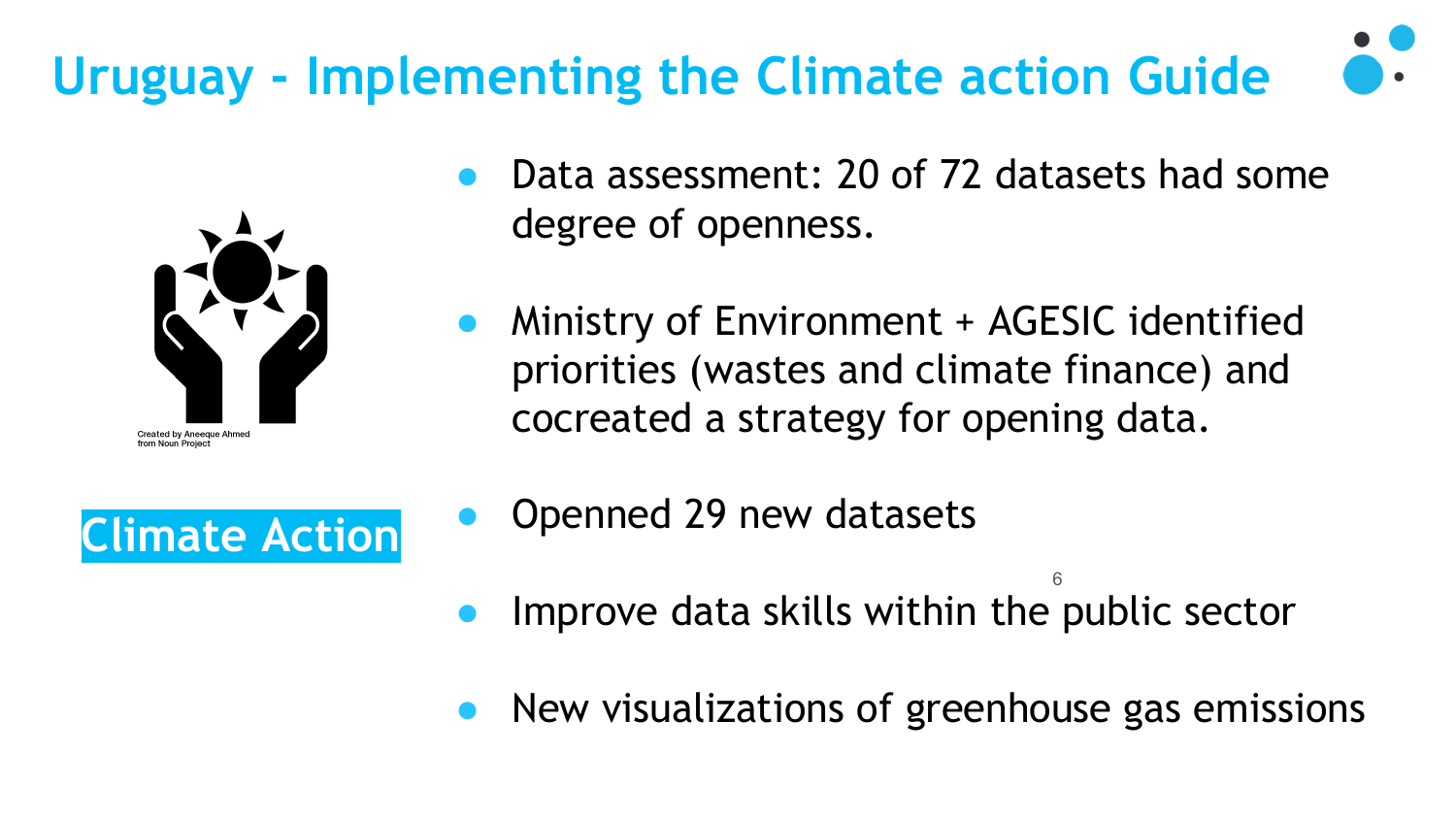

## **Core learnings**

- 1. There is indeed public value locked in the data that governments create for international reporting mechanisms.
- 2. The Guide is a sound tool to connect areas that haven't been collaborating as such and to create bridges between CSOs and government.
- 3. Interoperability of people is as important as data interoperability
- 4. When the data is as technical as the climate change one collaboration between field experts is the only way to promote reuse and create new added value..